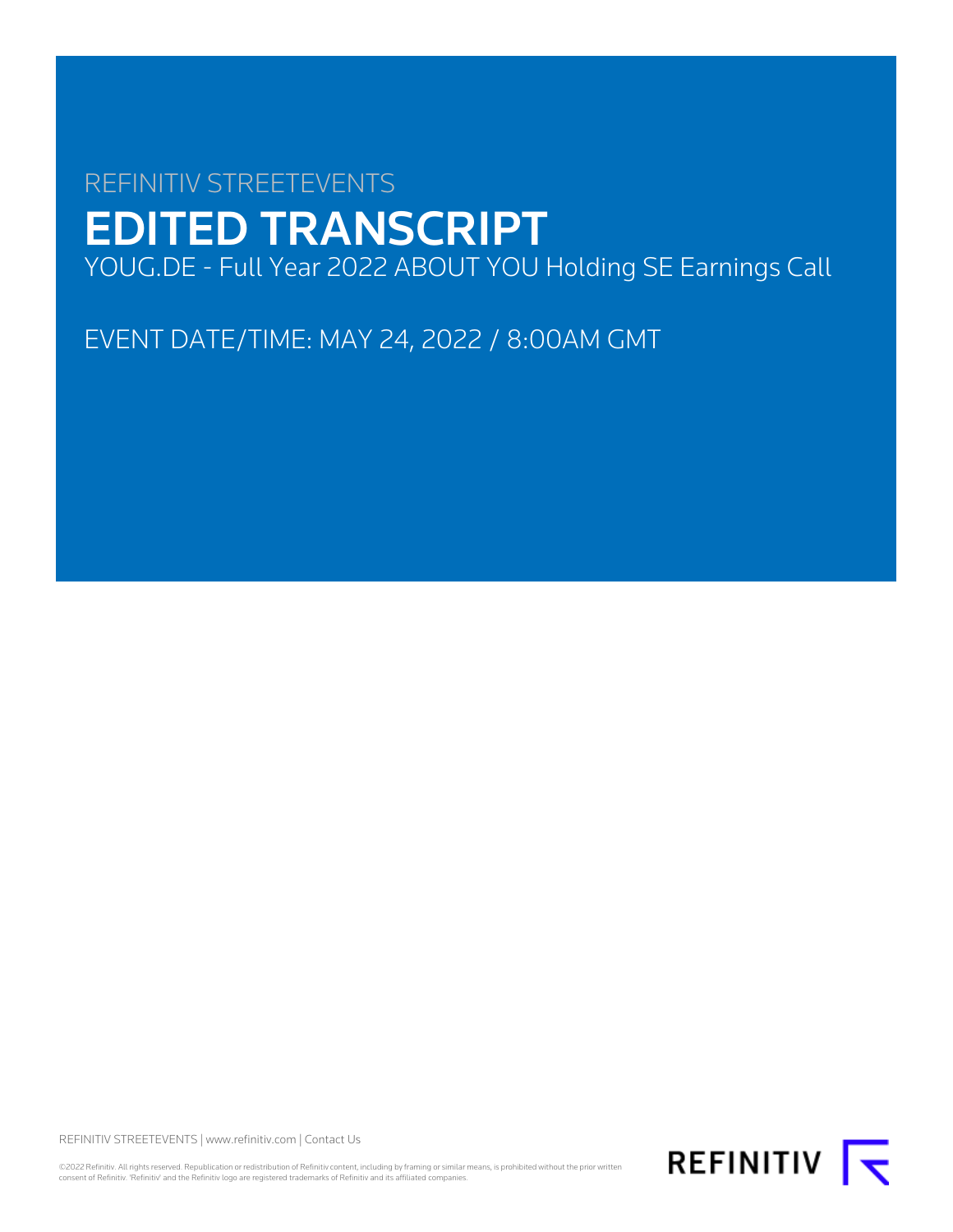#### **CORPORATE PARTICIPANTS**

**[Hannes Wiese](#page-1-0)** ABOUT YOU Holding AG - Co-Founder, Co-CEO of Operations & Finance and Member of Management Board

#### **CONFERENCE CALL PARTICIPANTS**

**[Anne Critchlow](#page-8-0)** Societe Generale Cross Asset Research - Equity Analyst **[Georgina Sarah Johanan](#page-9-0)** JPMorgan Chase & Co, Research Division - Analyst **[Olivia Townsend](#page-10-0)** UBS Investment Bank, Research Division - Analyst **[Volker Bosse](#page-7-0)** Baader-Helvea Equity Research - Co-Head of Equity Research

#### <span id="page-1-0"></span>**PRESENTATION**

#### **Hannes Wiese** - ABOUT YOU Holding AG - Co-Founder, Co-CEO of Operations & Finance and Member of Management Board

Yes. Good morning, everyone, and thank you for joining our conference call for the full year '21, '22. Today, we're basically following the usual agenda that is quick introduction and highlights, update on our business, which today comes in a slightly prolonged version, including a review of our achievements in the financial year '21, '22. Then financials, that is our Q4 and full year results, outlook with our new FY '22, '23 guidance and Q&A.

So starting with the highlights of our financial year '21, '22, our first full year results as a public listed company. We continue to deliver on our targets and top line performance remains strong amidst volatile market conditions. Group revenues increased by 48% year-over-year reaching EUR 1.73 billion in FY '21, '22. Our adjusted EBITDA lands at a negative EUR 66.9 million, which is slightly ahead of guidance regardless of the continued growth investments. Our market entry campaigns in Nordics and Southern Europe have been successfully executed, leading to a 25% brand awareness to over 1.5 million new active customers and to revenues of more than EUR 100 million in these new regions in FY '21, '22.

Strong progress also in core product assortment and customer experience, drive further improvements in our customer metrics. Active customers are up 35% year-over-year to EUR 11.4 million on a last 12-month basis. Average order frequency increased from 2.7 to 2.9 orders per year and average order value increased to EUR 57.8 per order. We continue to see healthy developments in our commerce segments. DACH sustained high revenue growth of 27%, while the positive adjusted EBITDA margin improved by 1 percentage point year-over-year to 6.6% in '21, '22. Rest of Europe growth remains extraordinarily high at 66%, with ABOUT YOU now being active in 26 European markets.

TME, our B2B segment is scaling incredibly fast with triple-digit growth of 100% year-over-year and a very high adjusted EBITDA margin of 17.3%. This success is partly driven by the introduction of our new Scayle brand and the enhanced go-to-market for SaaS products.

Today, we introduced our FY '22, '23 guidance. We are all aware of the volatile market environment and persisting uncertainties. Despite these factors, we believe it is realistic to grow by 25% to 35% year-over-year, resulting in group revenues of EUR 2.165 billion to EUR 2.338 billion. For our adjusted EBITDA, we expect a full year result of around a negative EUR 70 million to a negative EUR 50 million. That means we expect a slight improvement in the total adjusted EBITDA and a clear improvement in our adjusted EBITDA margin towards a negative 3.2% to 2.1% range. We will go through further details of the FY '22, '23 guidance later in the presentation.

Now let's turn right into our business update. And this is a chart that many of you are familiar with summarizing our growth strategy along 4 key levers: core product improvement; footprint expansion; category optimization; and scaling TME, our B2B business. And today, we want to give you another update on how we are progressing on these levers and look back on the achievements in our past financial year '21, '22.

So, on product, our unique app-driven discovery model continues to produce extremely loyal customers as evidenced by the cohort development shown on this chart. Again, three key observations that remain valid also for FY '21, '22. Firstly, revenue retention on first orders continues to be very strong with more than 100% of first of our revenue being retained in the next year. Secondly, spend for cohort tends to increase over time.

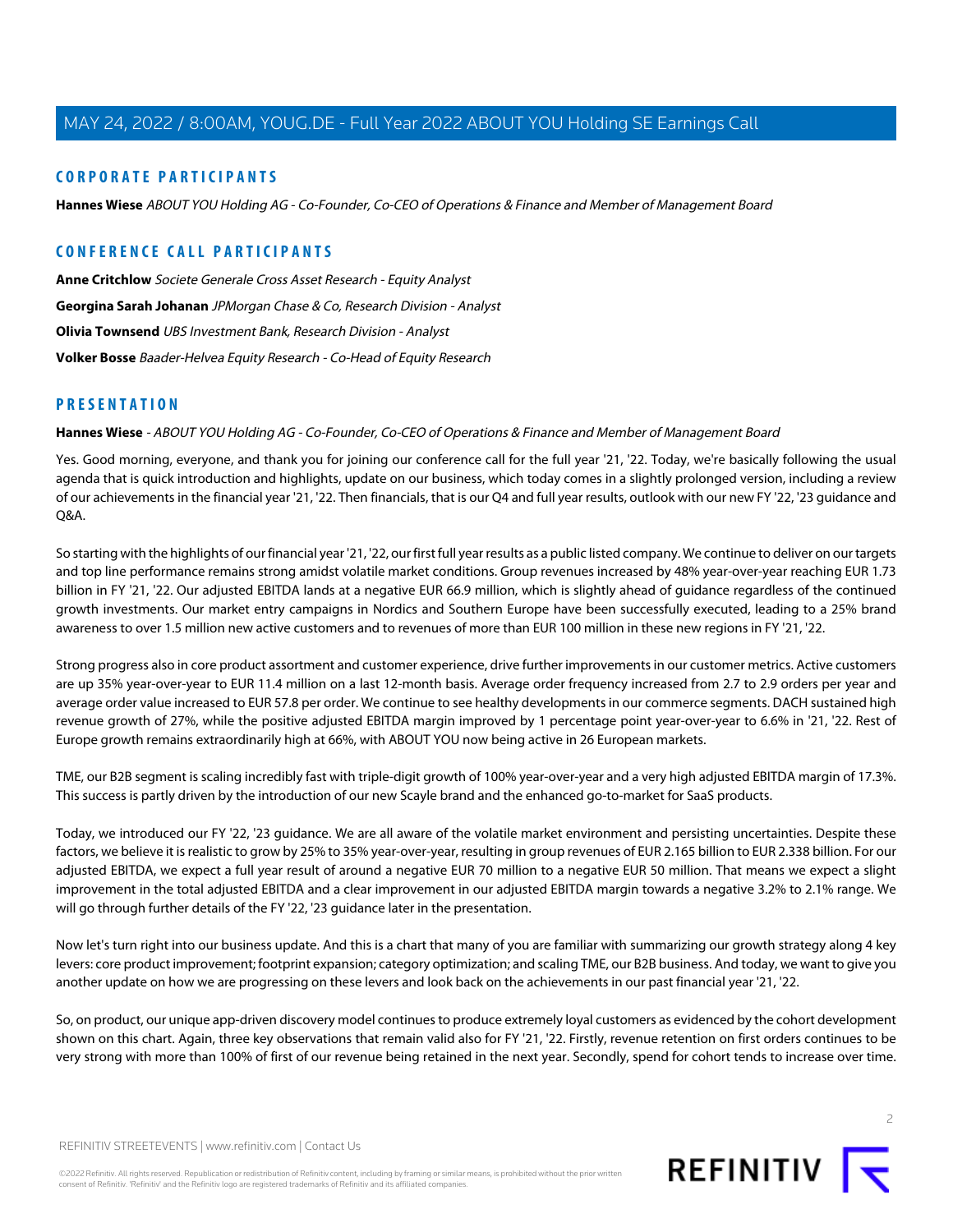And thirdly, our new customer cohort sizes are growing every year. As stated before, this also holds true for the new customer cohorts acquired during COVID.

If we look at the '20, '21 cohort, for instance, we see that these customers generated EUR 355 million in revenues in '21, '22. If we relate this to the EUR 249 million first order revenue from '20, '21 it becomes clear that more than 130% of first order revenue from '20, '21 was retained in '21, '22. All in all, we are very pleased with this development, and we expect it to continue as we are constantly innovating and improving on our customer experience.

Now let's move on to a new feature which will further drive customer engagement. The new Hot Drops section in the ABOUT YOU app, an MVP version of this is live as per Q1 '22, '23. The drop section in the app will be showcasing new exclusive collections, new product releases and events. By launching the Drop section, we expect to bring several improvements to our platform, firstly, to drive engagement and FOMO dynamics with constant daily drops. Secondly, to make better use of live shopping video formats in a fitting space; and thirdly, to create an attractive new product lease channel for our partner brands.

As you can see on the slide, the new Hot Drop section will be featured very prominently in the ABOUT YOU app footer and hence become an integral part of our discovery proposition. Another new product launch will take place in Q2 '22, '23 with the ABOUT YOU outlet. The outlet will be a closed ecosystem, operated in a separate domain and focusing on deals and promotions. This will allow us to address more price conscious consumer segments without diluting the discovery provision of our core platform. With the outlet, we will also be able to provide an effective clearance gene for our partner brands and generate incremental revenues from that.

Now let's move on to another key growth driver, footprint expansion. On this chart, you see the revenue development of the different country clusters within our ROE segment. While showing different degrees of maturity, all our rest of Europe regions have grown strongly in FY '21, '22. BeNe grows profitably at more than 20% year-over-year. CEE continues to show strong growth at scale, reaching almost 50% year-over-year growth. And our Nordic and Southern European markets are massively ramping up as our market entry campaigns were successfully executed in '21, '22, following our proven expansion playbook.

As expected, these market entry campaigns in the Nordics and Southern Europe were adding up to significant investments in our FY '21, '22. This is illustrated by the chart on the left-hand side, where we see the breakdown of our Rest of Europe adjusted EBITDA by regions. With more than EUR 100 million, around 70% of the '21, '22 our ROE losses come from the Nordics and Southern Europe. And this gives a good indication for the scale of the campaigns.

It also becomes clear that without the investments into these new markets, the group would have been profitable already in FY '21, '22. Luckily, based on the metrics we see today, we can conclude that undertaking these investments was the right decision as they will create positive ROI in the future.

To illustrate this, let's move on to the chart on the right-hand side, which gives a good indication for the marketing impact which we achieved. In the Nordic and Southern European markets ABOUT YOU utilize brand awareness of more than 25% in the core target group. Of these 20 million individuals, around 8 million are actively considering us for the next purchase and 1.6 million are already active customers of ABOUT YOU. So we've built a great foundation for an outstanding growth trajectory in our new regions over the next years. And we will continue to invest into these strategic growth areas based on the metrics we are gathering today.

Increasing and regionalizing our logistics capacities is another key pillar of our international growth strategy. And we are progressing well with the rollout of our European DC network. Our Slovakian site is already up and running and operated at large capacities. We will be ramping up third DC in Poland soon, which will serve the growing demand in CEE, the Nordics and selected regions of our core markets. The fourth DC is planned to go live in 2023, which will be located in France, to cater the rapidly growing volumes in our Southern European markets. All these sites will be operated as part of an integrated network with globally optimized stock and order allocations to serve our ambitious growth plans across Europe.



©2022 Refinitiv. All rights reserved. Republication or redistribution of Refinitiv content, including by framing or similar means, is prohibited without the prior written consent of Refinitiv. 'Refinitiv' and the Refinitiv logo are registered trademarks of Refinitiv and its affiliated companies.

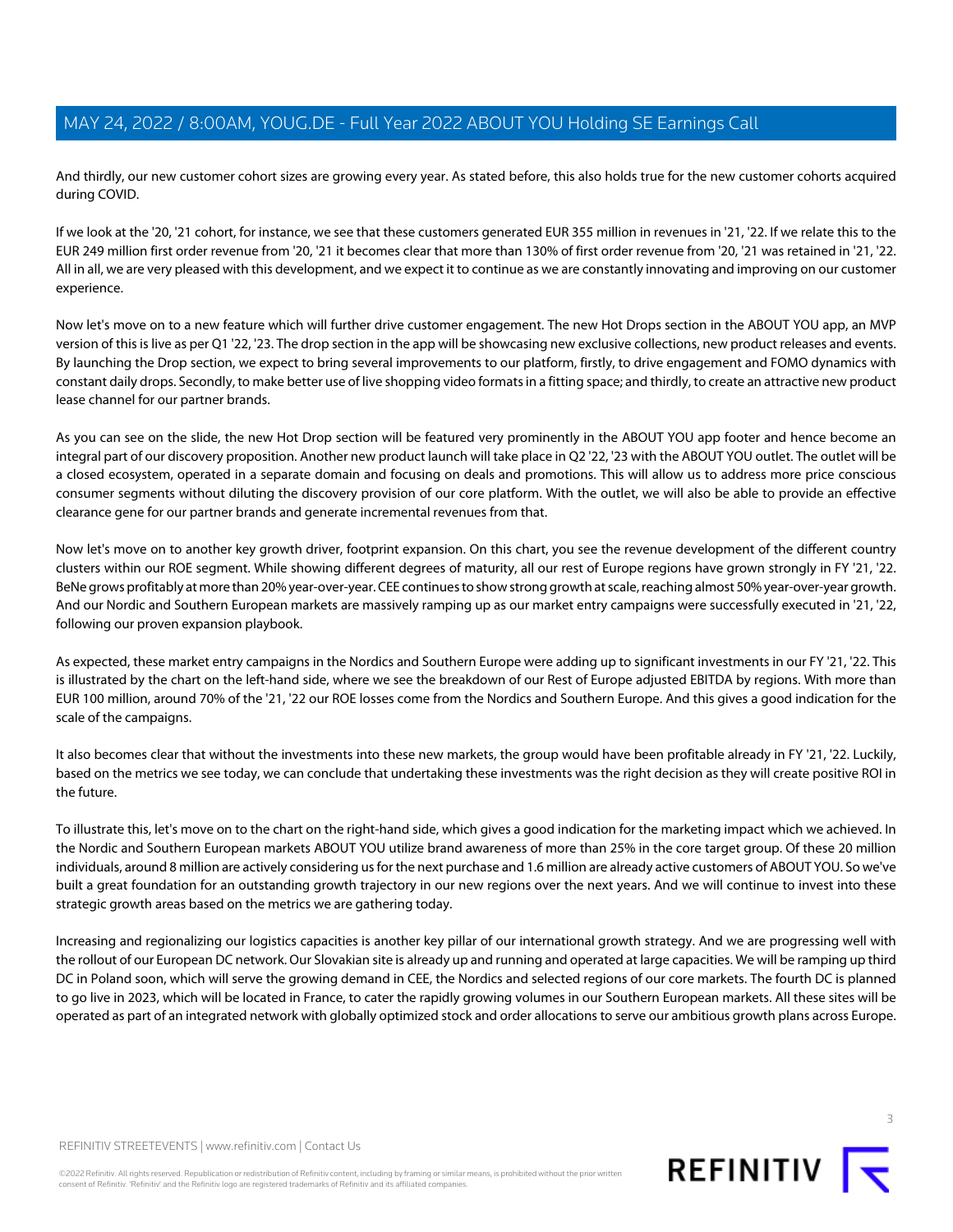Now let's move on to the category side, where also our offering to customers is improving strongly, both in terms of items count as well as our accurate selection of top brands for our GEN Y and Z customers. As of May 2022, we have around 600,000 items online, an increase of 44% versus last year. These items come from more than 3,500 brands which also grew strongly in numbers on ABOUT YOU.

If we look at growth from an operating model perspective, we see that our own labels and fulfilled ABOUT YOU assortments are growing over proportionally in revenues. With our own labels and exclusive assortments, we remain well on track to reach our midterm goal of a double-digit share in revenues. The growth drivers are the numerous co-ops, which we've launched with influencers on an international scale.

In FY '21, '22, fulfilled by ABOUT YOU assortments generated more than 1/3 of our 3P revenues. And this share is constantly growing, which is intended as it is a strong lever to further improve customer experience and margins from 3P assortments.

Let's now move on to the effects that we see from supply chain disruptions. As expected, our Spring Summer '22 assortments have experienced moderate delays with the delivery ratio, which is down approximately 5 percentage points versus April 2021. That means we see some delays but all in a manageable and expected range. On the right, we have outlined the product groups which are most impacted for us as the effects are unequally distributed over categories. As expected, footwear is seeing comparably high impacts along with sports apparel. For the coming autumn/winter '22 season, we expect a moderate improvement of the supply situation versus spring/summer '22. But we expect delays and cancellations to remain higher than normal as bottleneck and global supply chains persist.

We continue to work closely with our suppliers to manage these effects efficiently. Moreover, our growing assortment, the increasing relevance of our own labels and co-ops as well as our personalization features continue to mitigate the relevance of these disruptions to the end consumer.

Moving on to our B2B segment and following on with the 2 TME subdivisions, which we've introduced in our H1 '21, '22 update. On the one hand, the SCAYLE brand comprising our SaaS and operation services, which are rendered to external clients on a stand-alone basis. And on the other hand, comes adjacent services like media and fulfillment, which are run primarily to our suppliers as part of the AY commerce ecosystem. We are providing a breakout of our TME segment revenue and adjusted EBITDA into these 2 subdivisions here.

So let's start with our SCAYLE business on the left-hand side. In the last year, we've introduced our SCAYLE brand to B2B clients, increased our sales efforts, released a new version of the South commerce engine as well as numerous improvements to the infrastructure. These efforts have resulted in revenue growth of 90% to EUR 67 million in '21, '22. The SCAYLE adjusted EBITDA is also growing strongly, although we are seeing a slight decline in the EBITDA margin to 38%. This decline is driven by our accelerated growth investments as well as revenue mix effects. A meaningful progression is also visible for the results of our commerce adjacent services. With revenues more than doubling year-over-year, we closed the FY '21, '22 with a positive adjusted EBITDA of EUR 4 million as all our TME revenue streams turned profitable.

Let's now take a closer look at SCAYLE and the progress we are making on the client acquisition side. In FY '21, '22, we served an external transaction volume of EUR 2.4 billion. This is a significant increase versus last year and we are constantly on billing new clients, which more than 100 external shops, which were operated by SCAYLE in the last year.

And as you can see on the right-hand side, we've acquired numerous new clients in FY '21, '22. These include large fashion brands like as Oliver, Tom Tailor or 6PM. And our client base is also expanding outside the fashion D2C category, including fashion multi-brand, multi-category, and lifestyle players. This clearly proves the versatility of our scale technology and provides huge growth opportunities going forward.

So let's look ahead on what to expect in FY '22, '23 from SCAYLE. We are currently ramping up the SCAYLE business along four key growth levers: Firstly, penetrating large-scale fashion accounts and DACH; secondly, executing go-to-market streets in new regions with the current focus on BeNe and U.K.; thirdly, upselling our existing client base to other SCAYLE products facilitated by our broadening SCAYLE product suite; lastly, continuing our expansion into non-fashion and lifestyle verticals leveraging the flexibility of the Scayle commerce engine. And we remain extremely bullish on the future potential here, and we will put a lot of focus on excellent and fast execution.

Let's now move on to the ESG side, where we want to give you an update on the progress made on key initiatives over the last year. Starting with our carbon footprint. On the left-hand side, we are showing the advances made on our science-based targets. By incorporating our targets into



REFINITIV STREETEVENTS | [www.refinitiv.com](https://www.refinitiv.com/) | [Contact Us](https://www.refinitiv.com/en/contact-us)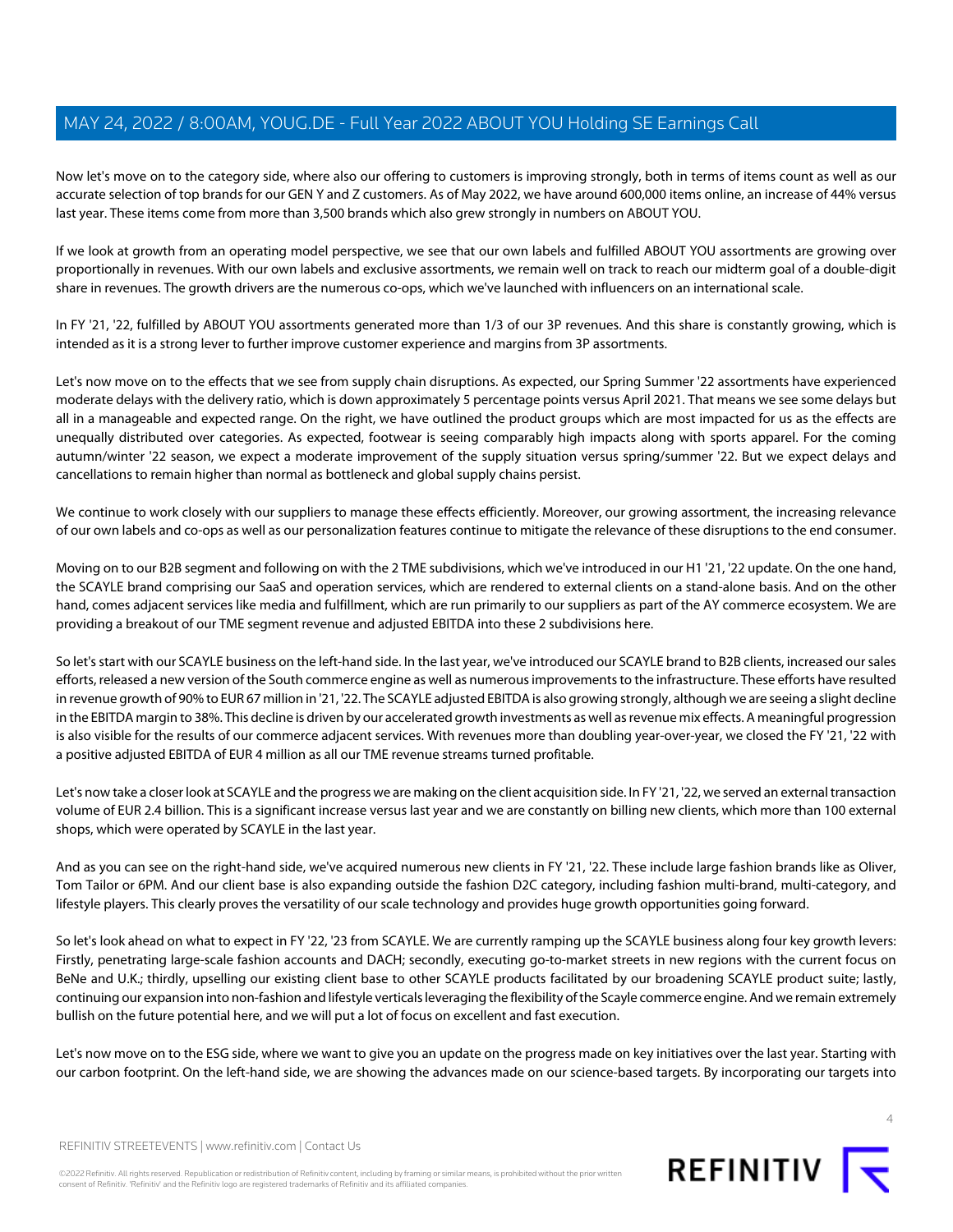our business processes, we've seen very good progress in FY '21, '22 and remain confident to reach our FY '25, '26 targets. Further, we are proud to announce that FY '21, '22 is our first full year of CO2e neutral e-commerce operations. As seen on the right-hand side, we are making good progress in reducing emissions to order and the remaining emissions are being fully compensated.

We continue to uphold high standards across various planned KPIs. This includes a higher share of more sustainable product revenue, which has grown to 22% in FY '21, '22, an increase of 3 percentage points versus last year. Our customers now have a wide adverse of secondhand items to pick from. Today, we are offering around 400,000 items on it at any time, a massive increase compared to the 150,000 items online at the end of FY '20, '21. Hence, we see ourselves well on track to reach our goal to more than 1 million secondhand products by FY '25, '26 and to become one of the major European retailers of quality check secondhand fashion. And despite significant cost pressure in packaging, we were able to sustain a very high share of recycled materials in our primary packaging. Post-consumer recycled materials with 76% of total packaging tonnes in FY '21, '22.

Now moving on to people. We continue to bring transparency in our own label value chain in order to manage and mitigate social risks. In FY '21, '22, we published 100% of our Tier 1 suppliers and opened apparel registry, and we target to reach 100% of Tier 2 suppliers by '23, '24. We continue to partner with leading institutions here in order to improve social standards along our value chain. And for the talent working at about you, we foster an environment which embraces diversity, equity and inclusion. For example, females hold 49% of the lead positions in our international, young and driven organization.

So far on our business update, let's now talk about our financial performance in the fourth quarter and full year '21, '22. On top line, we continue to see high growth rates across all our segments. But let's start with the group trading on the left-hand side of this chart. Following on an already strong Q3 '21, '22, we grew our revenues by 31% in Q4. This leads to 48% growth in FY '21, '22, which corresponds to EUR 1.732 billion in revenues.

31% growth in our Q4 '21, '22 is certainly a solid result against the current market backdrop. But we must acknowledge that Q4 revenues and therefore, also full year revenues came in at the lower end of the range, which we communicated at the preliminary full year results back in March. Drivers for this are slightly higher-than-expected returns and some technical factors like revenue recognition effect in the year end closing. Still all in all, we believe that our Q4 results show the robustness of our business model and our ability to navigate through this volatile market environment.

So let's take a look at our segments. We continue to see healthy growth in our DACH region. In the last quarter of this fiscal year, our DACH segment achieved a revenue growth of 14%, which is a good result in that of comparable depressed demand due to COVID restrictions throughout the Q4. DACH revenue growth for the full year was at 27%. This was not driven by weather executed marketing clearing measures as well as positive reopening dynamics in the first half of '21, '22, boosting demand for going out fashion categories.

Moving on to our Rest of Europe business. Despite a tough comp from last year and our increasing scale, our ROE segment continues to grow strongly with 41% in Q4. Q4 also marked the first quarter where our RoE revenues are higher than in our DACH core markets underlining the rapid scaling of our international business. For FY '21, '22, our ROE segment achieved a year-over-year growth of 66%. Growth was positively affected by strong development of existing RoE markets as well as the market entry campaigns in the new Nordic and Southern European markets.

On TME, our B2B segment continues its hyper growth momentum with Q4 revenues up 42% year-over-year. This is a normalization and growth compared to previous quarters, but this development has been expected. As the comparable '20, '21 revenues are skewed towards Q3 and Q4 when B2B spending normalized after the initial COVID shock. Full year revenues for TME have increased by 100% year-over-year with EUR 167 million in FY '21, '22. This is driven by the enlargement of the B2B product range, higher revenues with existing clients and the accelerated acquisition of new customers.

Once again, our commerce growth is underpinned by our strong cohort data as we continue to see positive development in all last 12-month customer metrics. Active customers are up 35% year-over-year from EUR 8.4 million to EUR 11.4 million, supported by optimized marketing steering, the acquisition of new customers and ROE and a positive impact from reduced customer churn. Order frequency increased from 2.7 to 2.9 orders per year, as we keep enhancing the seamless and inspiring customer experience with forward-thinking product features and an extended assortment. Average order value increased from EUR 57.1 to EUR 57.8 per order in the last 12 months. This is driven by positive basket effects reading to COVID, which we've seen in the first quarter of FY -- in the first quarter of FY '21, '22. These effects are, however, increasingly fading out and order values

©2022 Refinitiv. All rights reserved. Republication or redistribution of Refinitiv content, including by framing or similar means, is prohibited without the prior written consent of Refinitiv. 'Refinitiv' and the Refinitiv logo are registered trademarks of Refinitiv and its affiliated companies.

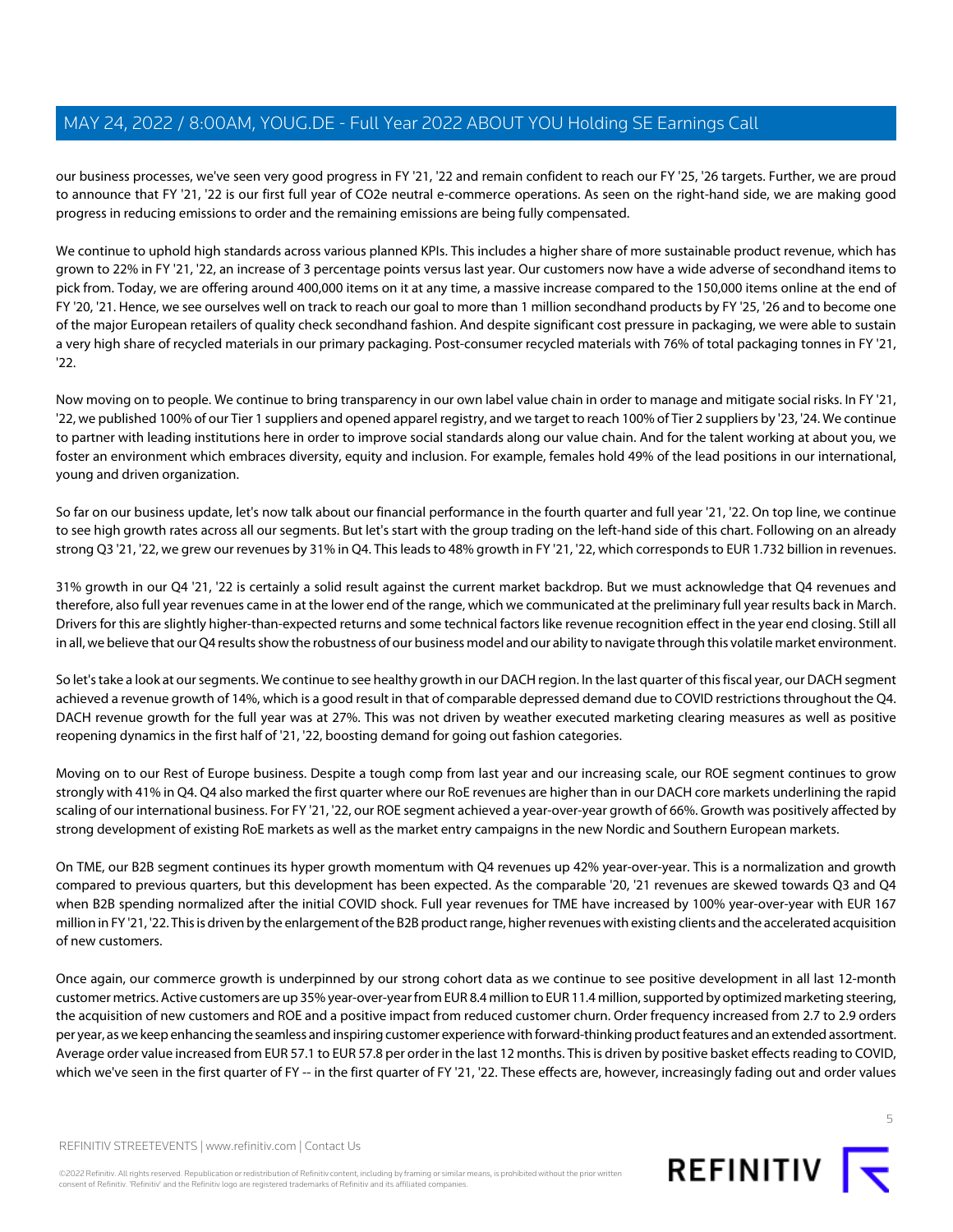have started to moderately decline over the last month in the year-over-year comparison. Order values, however, still remains slightly above pre-COVID levels.

Moving on to our bottom line, which is characterized by significant growth investments in FY '21, '22. Let's start again on the left-hand side of this chart, showing our group adjusted EBITDA margin at a negative 3.9% in FY '21, '22 versus a negative 3% in the last year. Key driver of this decrease are marketing costs for market entry campaigns, which we will discuss in a second for the commerce segment. In Q4, our group adjusted EBITDA is at a negative EUR 11 million, leading to a full year adjusted EBITDA of a negative EUR 67 million which is in line to slightly better than our full year guidance at a negative EUR 70 million.

On segments, our DACH business continues to generate healthy margins. For Q4 '21, '22, DACH EBITDA margin is at an all-time high with 9.5%, well above the 3.2% in the same period last year. Key driver for this was conservatively adjusted marketing steering, reduced marketing costs in response to the challenging DACH market environment in our Q4. Adjusted EBITDA margin in FY '21, '22 was 6.6% compared to 5.6% last year. Meaning, we achieved the expected profitability improvement on a full year basis while we remain on a healthy growth trajectory.

Moving on to our RoE segment, where we see the expected effect of the market entry experience in Southern Europe. These campaigns were huge successes in terms of brand building and new customer acquisition. But they also created adverse FX and profitability which continue to be visible in our Q4 '21, '22, where adjusted EBITDA margin was at a negative 20.6%. RoE EBITDA was further adversely affected by Russia, Ukraine conflict, which impacted CEE countries at the end of our Q4 '21, '22. Our full year EBITDA margin RoE is at a negative 18.9%, slightly lower than last year, which was expected given the high investments into our new markets as discussed in the business update section.

On B2B, our TME business achieved a strong full EBITDA margin of 17.3% up from 12% in the last year. Driver of the strong margin increase is a significant growth in high gross margin B2B revenues, scaling against a predominantly fixed cost base. In Q4 '21, '22, adjusted EBITDA margin for TME was at 24.9%, which is a slight decline compared to last year. This development can be explained by positive one-off effects in Q4 '20, '21 as well as extraordinary costs related to the SCAYLE rebranding in Q4 '21, '22.

Let's now take a look at the key cost lines of the group. Starting with the gross margin where we see a stable development to 40.6% in FY '21, '22. On the one hand, gross margin was impacted by one-off effects like the market entry and by the whoohoo campaigns which both leverage promotions and price reductions to acquire new customers. On the other hand, our gross margin benefits from the increased share of high-margin B2B revenues and an increasing share of owned level revenues in the commerce business. In Q4, group gross margin was 43.3% This is a decline of 2 percentage points compared to last year, which, however, also needs to be seen and of an extraordinary strong gross margin in Q4 last year.

Next, our fulfillment cost ratio, which moved sideways for the full year, reaching 20.1% in FY '21, '22. In Q4, however, we see a significant increase of 2.7 percentage points year-over-year, reaching 22.3% in Q4 '21, '22. This increase is driven by four factors for us: Firstly, as expected, we see returns moving back to pre-COVID levels and net base sizes moderately declined year-over-year; secondly, logistics costs are under pressure from inflationary dynamics making the realization of SCAYLE effects more difficult for us; thirdly, the ramp-up of our Slovakian DC causes one-off costs and operating complexity; and lastly, our inventory measures to mitigate supply chain effects caused a temporary increase in storage and processing costs. So, the increase in our fulfillment cost ratio is driven by a mix of expected structural effects and one-off effects for the Q4.

Let's move on to our marketing cost. Marketing cost ratio reached 17.2% in Q4, up 2.6 percentage points versus last year. This increase is driven by continued investments in brand building and new customer acquisition in our less mature RoE markets. Marketing cost pressure for the full year reached 19% and development, which was expected as a result of our growth investments in market entry campaigns. Lastly, admin and other costs continue to benefit from economies of scale and cost discipline within the entire group. This has led to upend cost levels of 5.5% of revenues in this year, an improvement of 1.8 percentage points versus last year.

In Q4, our admin cost ratio was 6.5% of revenues. This is an improvement of almost 4 percentage points year-over-year, which, however, also needs to be seen in light of some negative one-off effects which we had in Q4 '20, '21. All these effects combined result in a decrease of our group adjusted EBITDA margin by 0.8 percentage points to a negative 3.9% margin in FY '21, '22. For Q4 '21, '22, our group adjusted EBITDA margin was at a negative 2.7%, decreasing by 3.5 percentage points compared to the exceptional results in Q4 '20, '21.

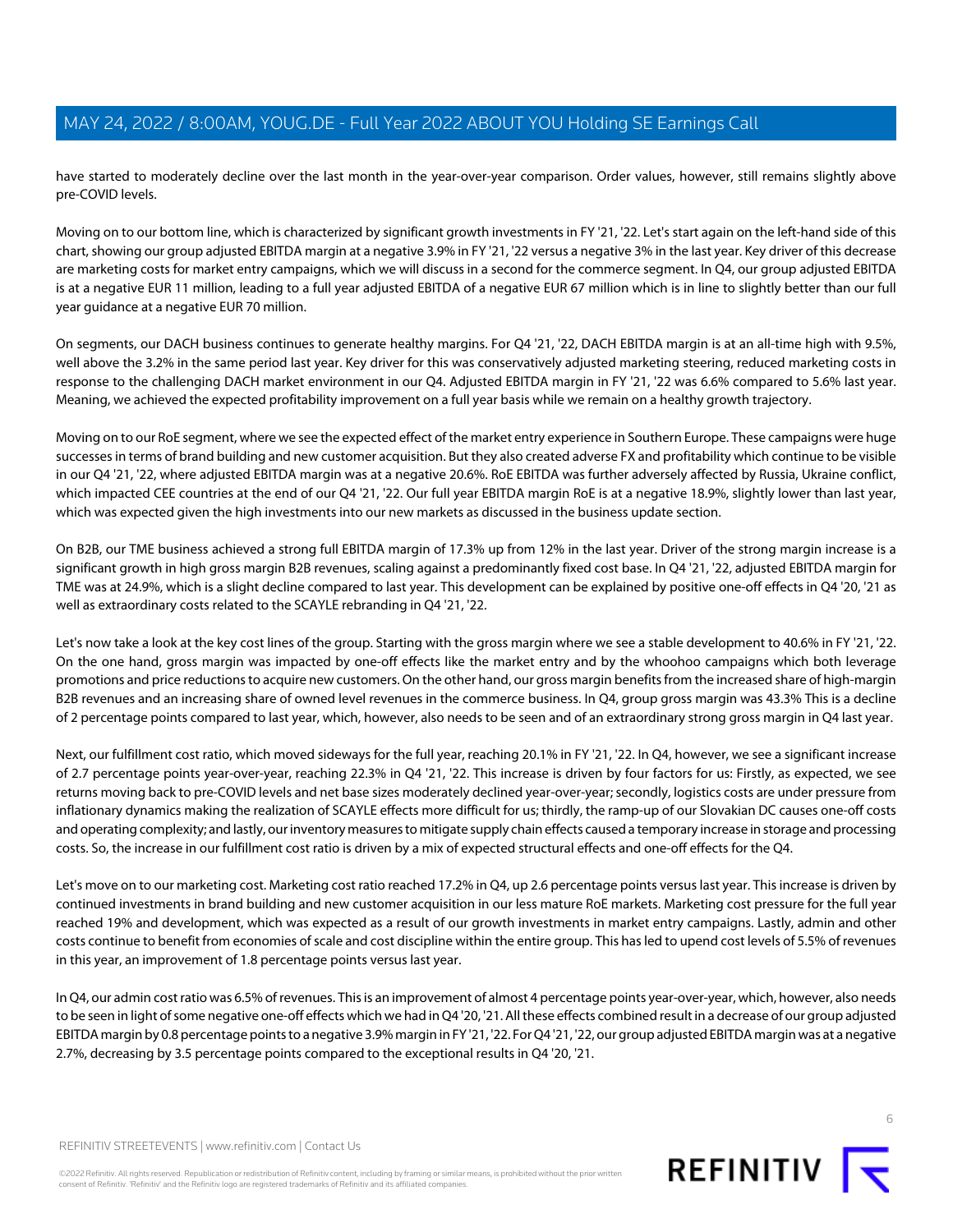Let's now take a look at our cash flow drivers. Our net working capital turned slightly positive and is at EUR 9.5 million at the end of FY '21, '22. This corresponds to 0.6% of last 12-month revenues and is slightly above our latest guidance. Working care dynamics are currently driven by increased inventories largely due to inventory measures to mitigate anticipated supply shortages and to a lesser extent, also structurally increased inventory levels due to our DC network rollout.

Our capital expenditures amounted to EUR 17 million in Q4 and EUR 46 million in FY '21, '22, which is below our latest guidance of EUR 50 million. Capital expenditures still show a significant increase versus FY '20, '21, where CapEx was around EUR 90 million. The increase is driven by investments into our growing IT and logistics infrastructure as well as company building and M&A activities.

Moving on to our cash position. Let us first look at free cash flow, which is at a negative EUR 156 million for FY '21, '22. This cash out is largely driven by the market entry and growth investments as well as onetime effects, which are visible in our full year operating cash flow. Our financing cash flow is at EUR 544 million in FY '21, '22. And this includes IPO proceeds of EUR 637 million as with the repayment of fair loans of EUR 75 million. We ended the year with cash and equivalents of EUR 496 million, which gives us a strong liquidity position to execute on our growth plans.

Moving on to our guidance for the financial year '21, '22 and our medium-term outlook. Let's start by addressing the external factors you are all aware of and discuss how we factored this into our guidance. We saw a negative demand impact in CEE in the first weeks of the Russia, Ukraine conflict. This effect was reinforced by our decision to pause marketing campaigns in the region in order to respond to the sentiment changes on the CEE consumer side. This direct demand impacts have now normalized, but they will be visible in our Q1 '22, '23.

There's also plenty of evidence that the consumer sentiment is changing more broadly in Europe and that consumer confidence has eroded over the last months. This probably applies less to our core Gen Y&Z target group, and it is also hard for us to link these data points to our trading at present. We, however, remain cautious on our guidance as we may be marching into a potentially more challenging demand environment.

Next, inflation, which can have an impact on demand patterns and on our cost structure. On the demand side, we are currently seeing a slight shift into lower-priced categories. But these effects are really moderate. And given our broad assortment and robust target group, these effects are not materially affecting our trading to date. Cost effects are also rather moderate as of now and partly offset by RRP increases forwarded to consumers. We, however, remain cautious also here and factored some risks into our guidance.

On the supply side, we are currently seeing moderate impacts as discussed in the business update section. The situation is likely to further improve in the autumn/winter '22 season. But we are still expecting that supply will not yet be fully back to normal in the second half of FY '22/'23.

To end this list of this note, we are seeing positive effects from the opening dynamics in markets where COVID restrictions have been eased just recently. Patterns here are the same as observed in H1 '21, '22, that is demand shifting back to going out categories and discovery traffic gradually increasing.

Now on to our FY '22, '23 guidance. As a result of the factors outlined, we expect our group revenue to grow by 25% to 35% year-over-year and to generate revenues of EUR 2.165 million to EUR 2.338 billion in FY '22, '23. This implies a slight acceleration in growth versus our current trading in Q1 '22, '23 where we expect our year-over-year growth to lend rather in the teens or 20s. We, however, see this acceleration growth taking place already throughout our Q1, and we are looking at a strong exit rate right now. This is, as our CEE markets have recovered from the Russia, Ukraine demand shock, and we observed positive reopening dynamics, especially in our core markets.

For our group profitability, we expect a slight improvement in FY '22, '23. Adjusted EBITDA is expected to range between a negative EUR 70 million to a negative EUR 50 million. This means that our group adjusted EBITDA margin is expected to improve visibly from a negative 3.9% in FY '21, '22 to a negative 3.2% to 2.1% in FY '22, '23. CapEx for FY '22, '23 is expected to be around EUR 60 million to EUR 80 million as we continue to invest into our growing IP into digital infrastructure as well as company building activities. Our net working capital is expected to be neutral towards the end of FY '22, '23 as we are expecting slightly elevated inventory levels also in H2 '22, '23.



©2022 Refinitiv. All rights reserved. Republication or redistribution of Refinitiv content, including by framing or similar means, is prohibited without the prior written consent of Refinitiv. 'Refinitiv' and the Refinitiv logo are registered trademarks of Refinitiv and its affiliated companies.

REFINITIV **I**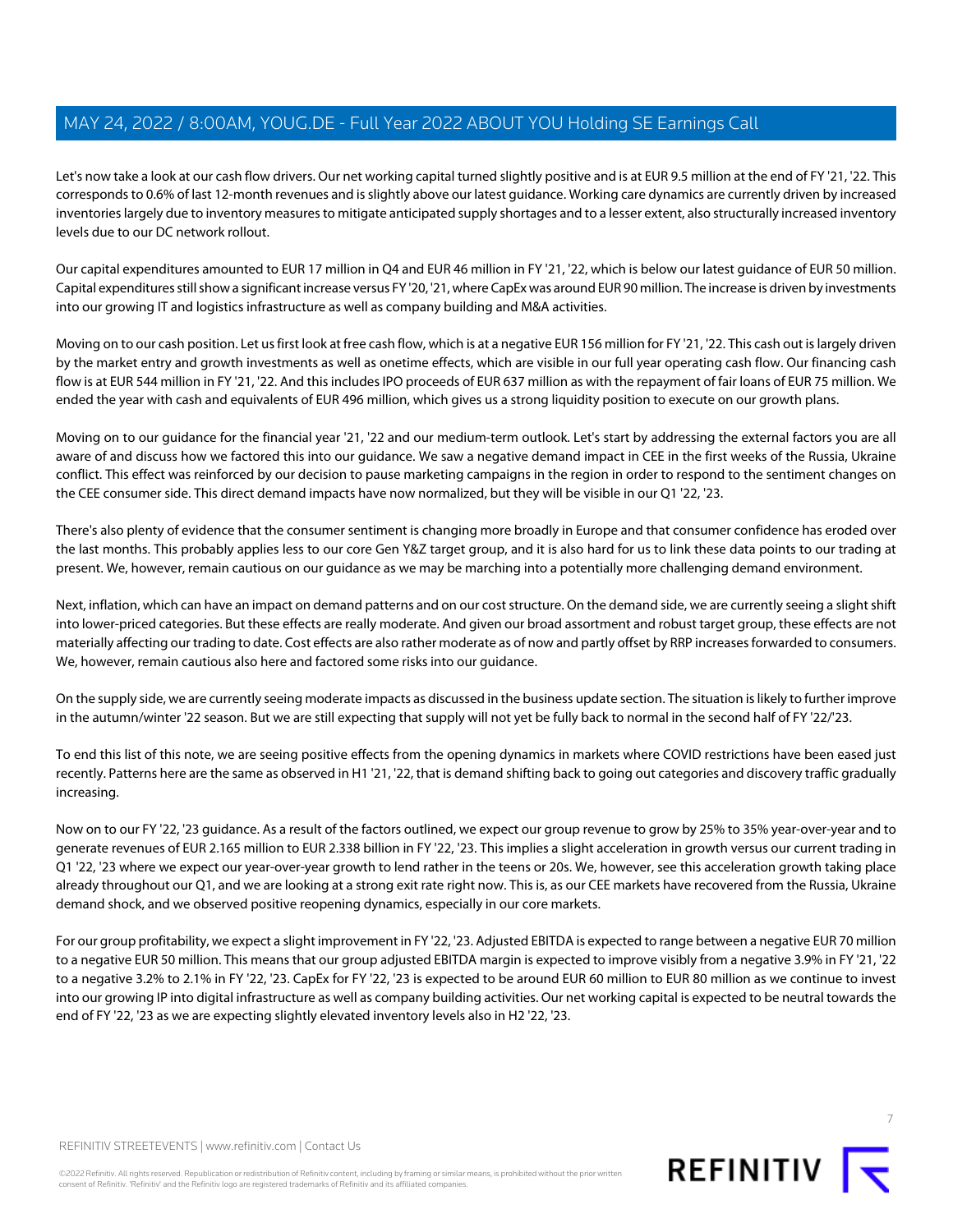We are aware that the investments we plan can seem challenging in these volatile times. But we are also fully convinced that we are following the right growth strategy to create substantial value in the future. It is important for us to clearly state our priorities for the coming year and to take a differentiated view on our investments.

Starting with our key priorities for FY '22, '23. Firstly, executing our path to profitability remains highest priority for the group, keeping in mind our target to reach group breakeven on an adjusted EBITDA level in FY '23, '24. Secondly, based on the proof points we see today, we are even more convinced of the growth opportunities in the Nordics and Southern Europe. And we will, hence, continue to put a lot of focus on these regions. Thirdly, we will focus our path to professionalize, internationalize the go-to-market of Scayle in order to really make this a world-class tech business. And last but not least, continue to deliver on our ESG targets. For us, it's the right thing to do and will pay off in the future.

On the right-hand side, you can see how these priorities translate into a breakdown of our revenue and adjusted EBITDA expectations on a segment level. We expect moderate increases in both metrics and DACH, contributing to our path to profitability goals. For our Rest of Europe segment, revenues are expected to significantly increase while EBITDA is expected to moderately decline. This is the result of continued investments into our new Nordic and Southern European markets. For FY '22, '23, this will be a mix of big bang campaigns like just recently in Norway and broader scaling investments in brand building and customer acquisition. Our TME segment is expected to see significant revenue growth, which translates into adjusted EBITDA growth given the high margin nature of these revenue streams.

We would like to conclude our presentation with our medium-term outlook. We have communicated at listing that our medium-term group revenue target is EUR 5 billion for our financial year '25, '26. It is clear that the market faces challenges at the moment. But we continue to see ourselves as a structural winner with a robust business model and huge growth opportunities ahead of us. And hence, we see ourselves well on track to achieve this EUR 5 billion revenue goal.

I would like to finish this presentation by thanking you all for your time today and also for your trust in us to deliver on our plans. We are now looking forward to answering your questions. Moderator?

#### **QUESTIONS AND ANSWERS**

#### <span id="page-7-0"></span>**Operator**

The first question is coming from Volker Bosse at Baader Bank.

#### **Volker Bosse** - Baader-Helvea Equity Research - Co-Head of Equity Research

Three questions. I would start with the gross margin, which was flat in '21, '22 regarding '22, '23, you see a moderate increase. If I got you right, could you elaborate on the main drivers, as we see a lot of headwinds from rising costs all over the place in the bridge for higher gross margin, please?

And the second question would be on the marketing cost ratio. Minus 19% last year after 16% the year before. So how would you look at marketing costs for this year in percentage of sales, just an indication to get the momentum right for the modeling. And last but not least, you mentioned that (inaudible) from H&M is now a new brand on your platform. We just heard from H&M that they also want to be a platform and start the marketplace. So asking my question, are you interested to participate with your private labels in any other platform as well? So the results, especially at the H&M platform is that way going forward to look at your own made a potential?

#### **Hannes Wiese** - ABOUT YOU Holding AG - Co-Founder, Co-CEO of Operations & Finance and Member of Management Board

Yes, sure. Many thanks for the questions. Let me start with the gross margin. So maybe first, taking a look back into '21, '22, where we saw our gross margin adversely affected by some onetime effects like, for example, the market entry campaigns execute in Southern Europe or the (inaudible)

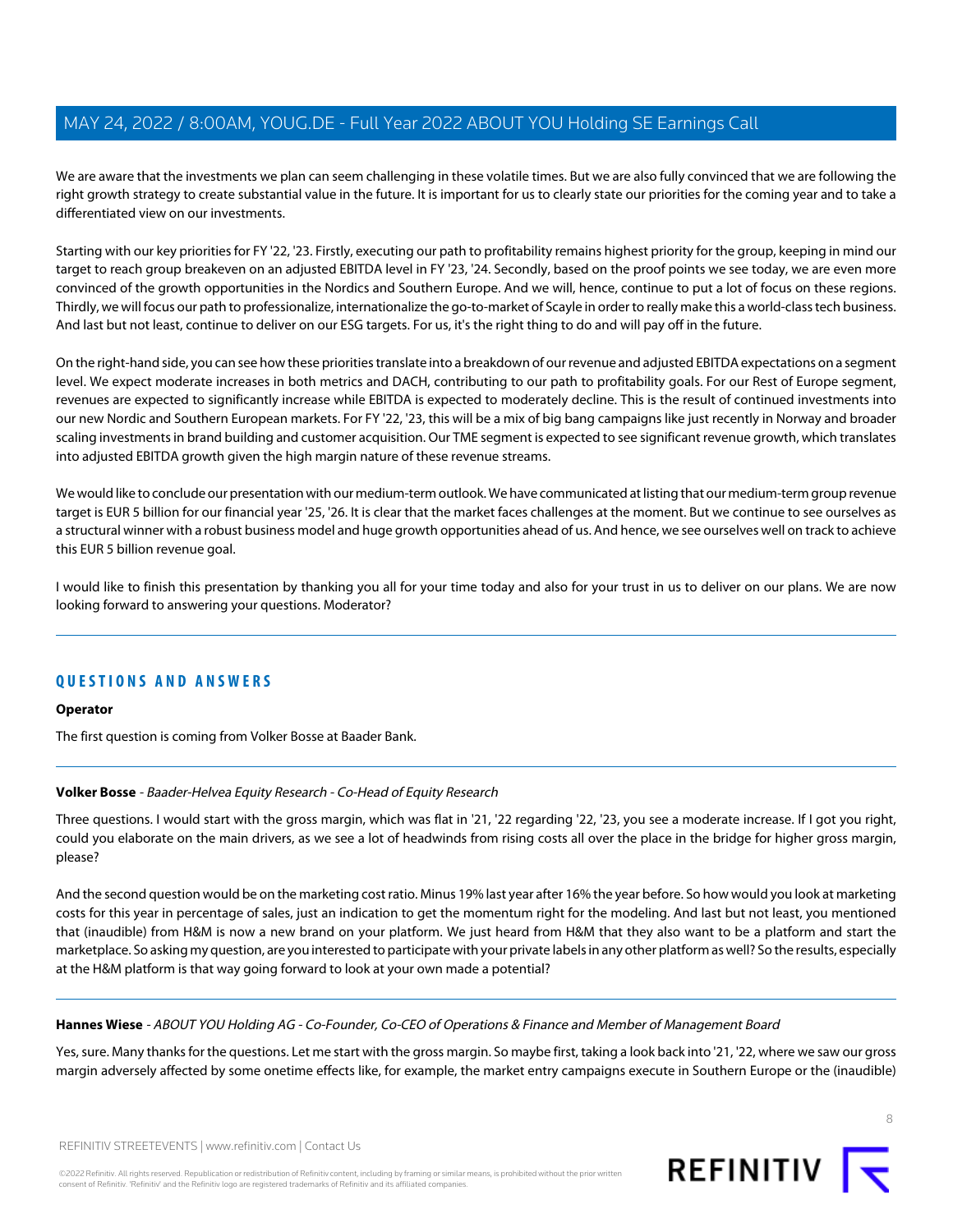campaigns in core markets and across Europe. These one-off effects actually adversely affect the gross margin, and this is not expected to happen to such an extent in '22, '23. So that's one driver.

Another driver is that we see a continuous over proportional growth in our own labels and Celebrity Corps, which come at a higher gross margin structure and same was true for our for our B2B revenues, which also grow overproportionately. And lastly, on the cost pressure on the gross margin side, given that the majority of our revenues comes from 3P brands, our third-party brands in that sense, we are able to largely forward the anticipated cost increases to consumers. And hence, at least for us at this stage, we don't see a particular cost pressure on the gross margin side.

On the second part, marketing cost ratio, let's differentiate this a bit by region. So if we look at DACH here, we expect marketing cost ratio to moderately decline given the business is further maturing and we are focusing on profitability goals. If we look at rest of Europe, we're expecting, as said, a further increase in investment, especially in Southern Europe and in the Nordics, so our new Rest of Europe regions. And for the group as a whole, that means that marketing cost ratio will probably be more like flat to maybe slightly improving. But as I said, this is a conscious investment in growth into our strategic growth areas.

And lastly, H&M opening up their platform to other brands we will principally be open to also venture with some of our own levels on to their platform. We're actually also doing this to a certain extent with edited, for example, which is available on other platforms. So this would be something that we could look at. I think it wouldn't be a major business driver for us. What would be interesting is to engage in this touch around scale, for example. So why not having H&M Group as a scale client, but maybe that's something for later then.

#### **Operator**

<span id="page-8-0"></span>The next question is coming from Anne Critchlow at Societe Generale.

#### **Anne Critchlow** - Societe Generale Cross Asset Research - Equity Analyst

I've got two, please. So first of all, are you seeing any changes to the take rate on 3P product? And then secondly, will you be disclosing outlets as a separate division?

**Hannes Wiese** - ABOUT YOU Holding AG - Co-Founder, Co-CEO of Operations & Finance and Member of Management Board

On the take rate, this is relatively flat if we look at this on an operating model level. We see a slight tailwind from the shift into fulfilled about new operating models, which tend to have a slightly higher take rate. But on a like-for-like basis, per operating model, this is relatively flat. And remind me of the second question again?

#### **Anne Critchlow** - Societe Generale Cross Asset Research - Equity Analyst

Yes. So just -- you mentioned that you're setting up outlet. And I just wondered if it was going to be disclosed as a separate division at some point.

**Hannes Wiese** - ABOUT YOU Holding AG - Co-Founder, Co-CEO of Operations & Finance and Member of Management Board

Sure. We do not plan this for the next quarters or years. I mean if outlet will grow into a material part of our business, it could make sense to break this out. But right now, it is really early, early stage and probably too early to give further disclosure.

#### **Operator**

(Operator Instructions) The next question is coming from Simon Bowler at Numis.

REFINITIV STREETEVENTS | [www.refinitiv.com](https://www.refinitiv.com/) | [Contact Us](https://www.refinitiv.com/en/contact-us)

©2022 Refinitiv. All rights reserved. Republication or redistribution of Refinitiv content, including by framing or similar means, is prohibited without the prior written consent of Refinitiv. 'Refinitiv' and the Refinitiv logo are registered trademarks of Refinitiv and its affiliated companies.

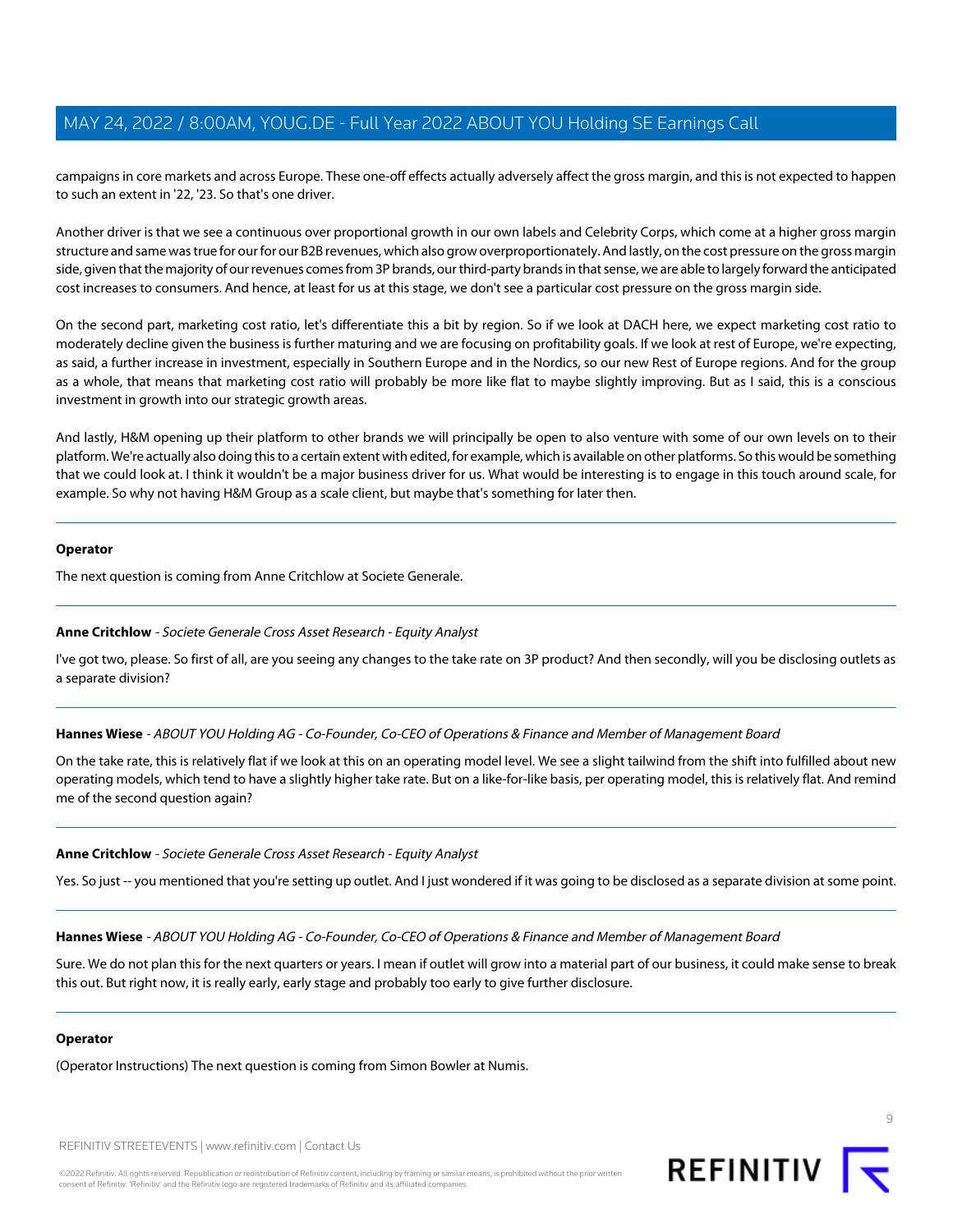#### **Unidentified Analyst**

Just a quick question just in terms of the kind of outlook by region that you've given. I was just wondering you can give a sense of -- I know you got kind of your group breakeven targets, but it looks like you're expecting the kind of by region to make a similar kind of loss year-on-year. What was the path to profitability for that region? And how much better might have looked if you haven't experienced some of the disruption that you've seen in kind of March/April of this fiscal year?

#### **Hannes Wiese** - ABOUT YOU Holding AG - Co-Founder, Co-CEO of Operations & Finance and Member of Management Board

If we look at CEE, there are some markets which are more mature and already profitable. These show similar P&L characteristics as DACH, for example. And other markets are less mature and still in investment phase growing significantly above 50%, almost triple digit and as said, still loss-making. The impact that we've seen March, April, there was actually across CEE. So we saw basically all these markets affected -- more on the top line, the bottom line impact was less pronounced.

#### **Operator**

<span id="page-9-0"></span>The next question is coming from (inaudible) at JPMorgan.

#### **Georgina Sarah Johanan** - JPMorgan Chase & Co, Research Division - Analyst

It's Georgina here from JPMorgan. I've got two questions, please. The first one was just on the CapEx guidance. That was a bit higher than I expected. I understand, I think there's some provision in there some sort of loans to influence us to sort of own brand development and so on. Could you just clarify what the magnitude of that is, please? And also perhaps it would be useful just to provide a quick refresher of what exactly that is? And then the second question was around the DACH position, which I think just looking at it on a ratio basis was really quite elevated at the year end. And so just to clarify, am I right in understanding that you brought extra stock on to the balance sheet because of the supply chain disruptions and is that going to place some pressure on the Q1 '23 gross margin, please?

#### **Hannes Wiese** - ABOUT YOU Holding AG - Co-Founder, Co-CEO of Operations & Finance and Member of Management Board

Sure. So on the CapEx part, we don't give a precise guidance on the different components, but I'm pretty sure that the largest proportion of CapEx will remain in PPME, here, especially capitalization of IT and the company building activities that is basically we are founding joint ventures with some of our influencers to professionalize and scale the brands that we have built with them. (inaudible) would be an example. And these are financed partly via working capital loans granted by us. And this is then reflected as CapEx in our cash flow statement. It's not the major part of CapEx spend, but it's still significant.

And on the stock position, that's two factors, I would say. The first is that we have deliberately chosen to ramp up inventories as a mitigation measures for expected supply shortages, that's not only seasonal assortments that also applies to never out-of-stock assortment. So basically, we've built a buffer that is especially visible in February at the season switch, which we still think is a healthy decision, given the volatility that we are seeing on the supply side.

And the second effect, and that's more a structural one is due to the DC ramp-up, so basically rolling out our DC network. This also induces the need for elevated stock levels in order to assure locally optimized availabilities. And both of these effects or developments are expected and deliberately chosen. So it's not that we're looking at an elevated stock position, which is at risk. And hence, I would also not expect materially negative effects from that on Q1 or Q2.

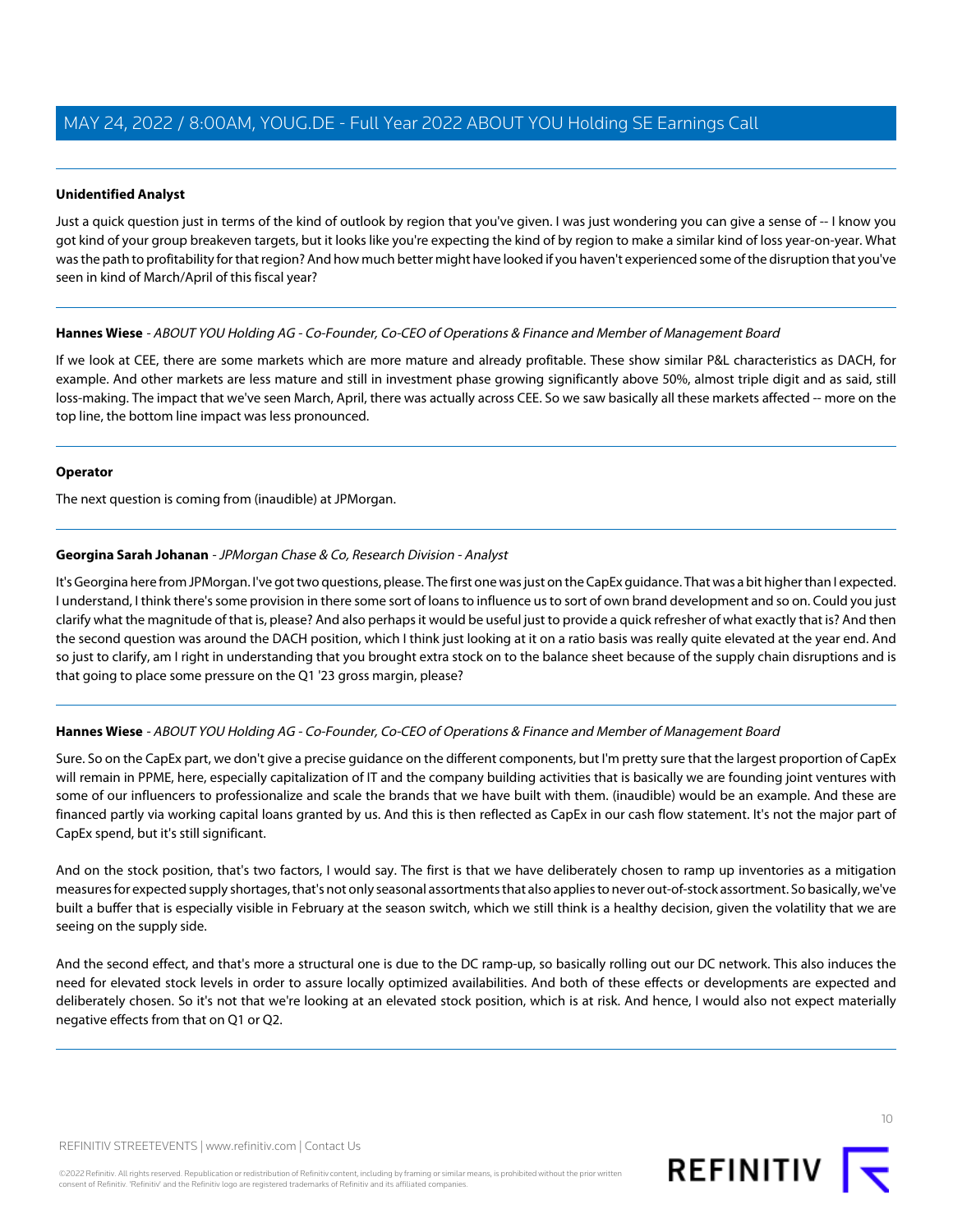#### **Georgina Sarah Johanan** - JPMorgan Chase & Co, Research Division - Analyst

Are you able to share how much of that was structural due to the DC ramp-up, just so we can understand how it should progress on a medium-term basis, please?

**Hannes Wiese** - ABOUT YOU Holding AG - Co-Founder, Co-CEO of Operations & Finance and Member of Management Board

Probably, if you take the data, which I couldn't quantify right now, it's probably 1/3 or so.

#### **Operator**

<span id="page-10-0"></span>(Operator Instructions) The next question is coming from Olivia Townsend at UBS.

#### **Olivia Townsend** - UBS Investment Bank, Research Division - Analyst

I have three, please. My first question is just on the global proposition, whether you could give an update on this and how that's trending? Second question is on exit rate from Q1. Just wondering if you can quantify that on either a year-on-year basis or a sort of CAGR given I appreciate the comp is quite different? And then my final question is on fulfillment costs. Given you are outsourcing the operations of your fulfillment to third parties, I'm just wondering if you could remind us about how those agreements are structured and when you renegotiate those and the kind of cost inflation that you're seeing in those agreements would be very helpful.

#### **Hannes Wiese** - ABOUT YOU Holding AG - Co-Founder, Co-CEO of Operations & Finance and Member of Management Board

Sure. Let's start with Global Shipping then. This is still in a testing phase where we are looking at different regions outside Europe. We have a dedicated team working on this, which are now starting to localize some of the proposition for certain regions to get better quality data but still all in a very asset-light and tested learn approach. So there's no material investment attached to this, but it's still interesting to see how metrics evolve in regions outside Europe and also how we can improve these via selected localization features. The plan is to continue to do this in this approach over the next quarters and then potentially take further actions from that.

The exit rate in Q1, as I said, we've seen a constant acceleration in growth throughout our Q1. When we look at revenue growth right now, it's probably more like at the high end or even above our revenue guidance range. There is, of course, a lot of volatility on a weekly and also monthly basis. But looking at the current trading, I would really say that this looks really good.

And on the fulfillment costs and the agreements attached to this, let me be differentiate this into DCs and return centers where we mostly have cost-plus agreements with the providers. So essentially, wage increases, for example, can be forwarded to us in that sense and are kept at some x ranges. And for carriers, last-mile carriers, second important component, this is negotiated on a per carrier level and usually on a per shipment or per piece basis. And this, in some cases, has a cap against cost increases and in some cases, allows the carrier to forward cost increases to us. That said, we are seeing cost pressure on the fulfillment side from inflation, but it's not that we're seeing unit cost increase significantly. I would rather say that we are not able to realize the scale effects, which we otherwise would have been able to, if the inflation was lower.

#### **Operator**

With this last remark, we will be ending the Q&A session. Hannes Wiese will address you with a few final remarks.